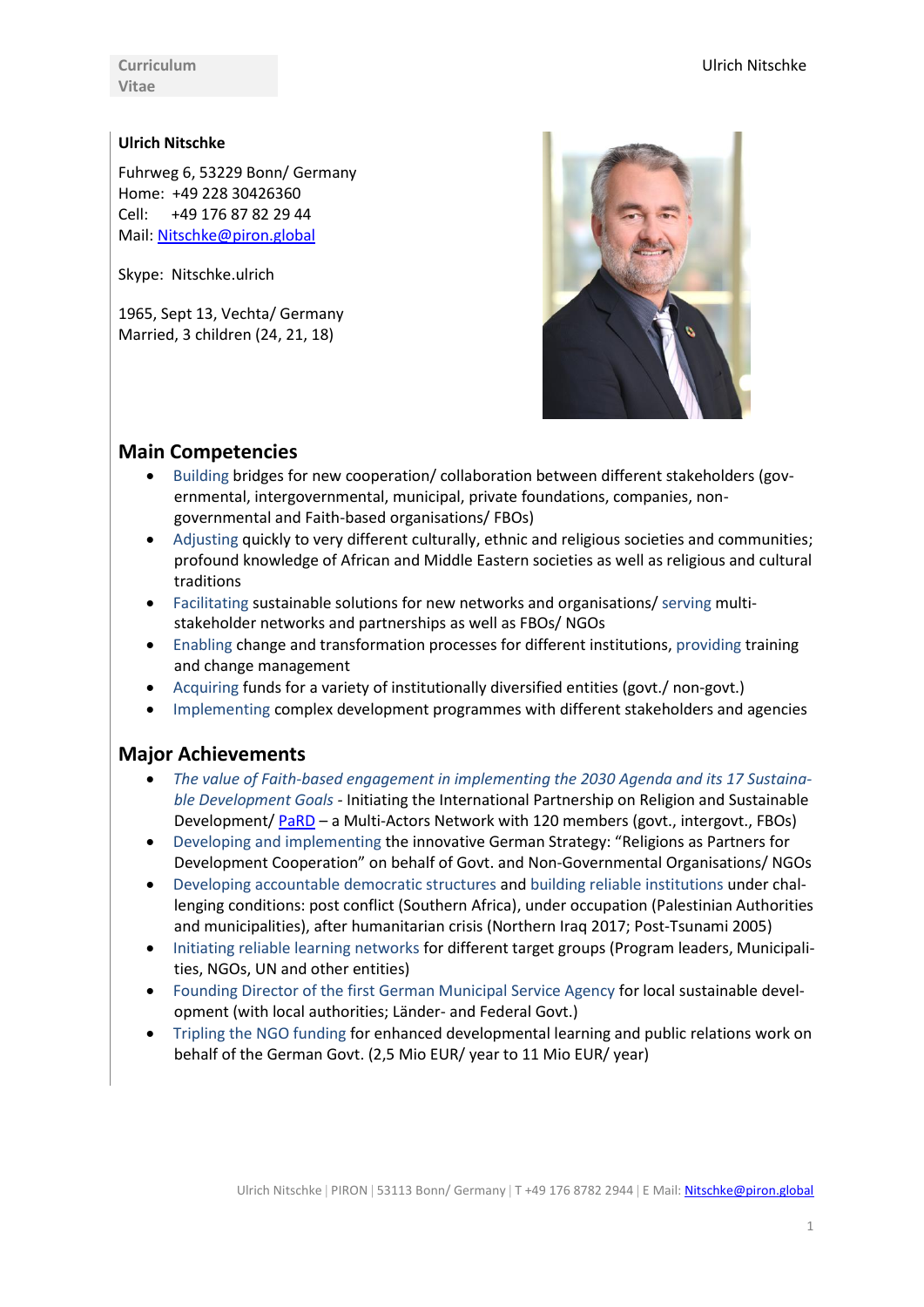# **Major Steps in Career**

**3/ 2020: Start as Senior Advisor and Leader** of the Faith & Development Department of PIRON Global Development, Bonn

### **2001 – 2019: Senior leadership positions in German Development Cooperation:**

*Head of Sector-Programme Values, Religion and Development and founding Director of the PaRD Secretariat Bonn/ Berlin* (2015 – 2019) see page 1, competencies and achievements

*Head of Decentralisation and local Governance***; GIZ -│**Cotonou/ Benin (2007-2010) and in Palestine/ Israel (2010-2014)

- Responsibilities: Development and implementation of the partner-based decentralisation strategies with Local Authorities/ Association of all Municipalities (Southern Africa; Benin and Middle East)
- Initiating and enabling an incentive driven Municipal Development Fund: 150 Mio EUR with multiple donors like EU, Danida, MinBuZA, AFD France and Germany (Benin and Palestine)

*Deputy Head of Department/ Managing Director of Service Agency Communities in One World* In-WEnt/ GIZ Bonn/ Berlin

- From 2004 **Head of Development Education Division** on behalf of Federal Ministry of Development Cooperation/ BMZ; coordination of the funding programs for NGOs ca 12 Mio EUR grants/ year (12 employees)
- Coordination of the **German Tsunami Relief Programme** with FBOs and Humanitarian Agencies in 2004-2006 (facilitating 650 Mio EUR private donations with govt funds; 24 employees)
- From 2005-2007 **Deputy Head of Department**/ Cooperation with Länder-Governments and Local Authorities with 14 heads of divisions on Ländergovt level (approx. 110 employees)

**1997 – 2001: Lead Promotor on Agenda 21 / municipal development cooperation**  Agenda Transfer GmbH, Bonn/ Aachen

Responsibilities: local government; Local Agenda 21; human resource and leadership development; Local Agenda 21 strategies; **Deputy Managing** Director of Agenda Transfer; (14 employees; 5 Mio EUR budget)

### **1993 – 1997: One-World Promotor│**Welthaus Aachen e.V., Aachen

Responsibilities: Development and implementation of the One-World Promotors Programme of Northrhine Westfalia, Ländergovt with NGOs and municipalities; Board of Directors of the One-World Network Northrhine Westfalia

- Member of the One-World Council of Ländergovt NRW
- Director of One-World Center in Aachen (environmental, migrants and One-World NGOs)
- Coordinator of the EMPSA programme election monitoring Program of first non-racial elections in South Africa 1994

**1993 – 1996: Part time Consultancies** on behalf of different Aid Foundations/ Faith-based Organisations and One-World movement like Misereor/ Bread for the World and GIZ Training and Capacity Building Center